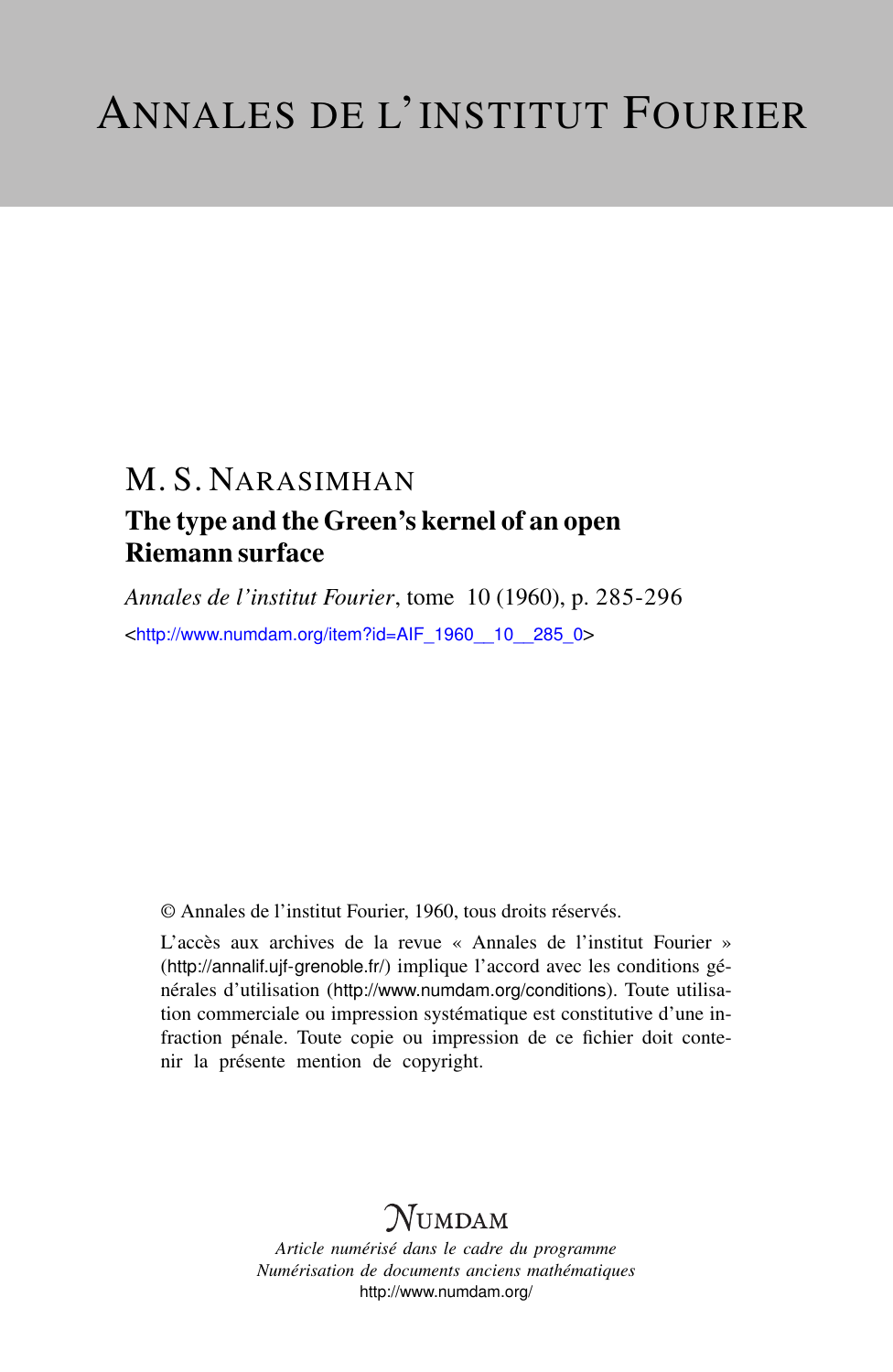Ann. Inst. Fourier, Grenoble **10** (1960), 285-296.

### THE TYPE AND THE GREEN'S KERNEL OF AN OPEN RIEMANN SURFACE

#### **by M. S. NARASIMHAN**

Tata Institute of Fundamental Research, Bombay et Centre National de la Recherche Scientifique, Paris.

**1. — Introduction.**

We give in this paper a new approach to the determination of the type and the construction of the Green's function of an open Riemann surface.

We first define an open Riemann surface to be of hyperbolic type if the completion of the pre-Hilbert space of  $\mathbb{C}^*$ functions with compact supports endowed with the Dirichlet scalar product is a space of currents. In this case we construct in a natural way an operator  $\mathcal{C}_i$  and call the kernel in the sense of Schwartz of  $\mathcal{G}$  the Green's kernel of the open Riemann surface. We then show that an open Riemann surface is of hyperbolic type if and only if it possesses the Green's function in the classical sense and that the Green's kernel is identical, upto a scalar factor, with the Green's function in the classical sense.

The invariance of the type of an open Riemann surface under quasi-conformal maps is derived as an immediate consequence of the definition of type.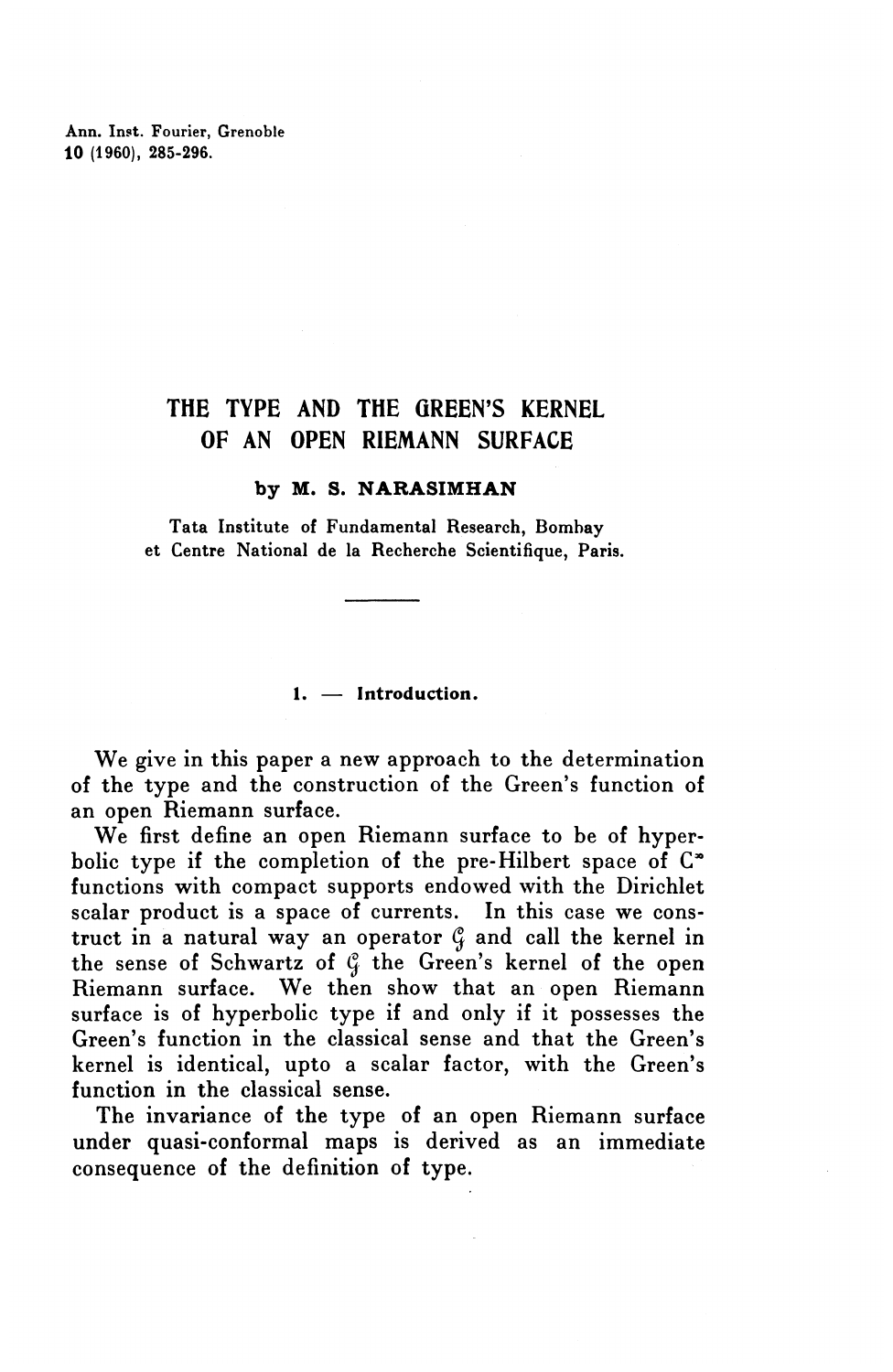#### **2. — Some spaces of currents.**

Let  $\Omega$  be an open Riemann surface, that is, a non-compact connected complex analytic manifold of complex dimension one. We denote by  $\stackrel{p}{\mathfrak{D}}(\Omega),\ p=0,\ 1,\ 2,$  the space of  $\mathsf{C}^*$  forms of degree *p* endowed with the topology of Schwartz [10, 11]. Let  $\tilde{\mathbb{P}}'(\Omega)$  denote the space of currents of degree *p* endowed with the strong topology [10, 11]. Let further  $\overset{p}{8}(\Omega)$  denote the space of C<sup>\*</sup> forms of degree p and  $\overset{P}{\mathcal{E}}'(\Omega)$  the space of currents of degree *p* with compact supports, each endowed with the usual topology.

The operator  $*$  is defined intrinsically on 1-forms in  $\Omega$  [8]. The operator  $*$  is defined on the currents of degree one by the formula :

$$
\langle * \, T, \, \varphi \rangle = \langle T, \, - \ast \, \varphi \rangle, \qquad T \in \mathcal{D}', \qquad \varphi \in \mathcal{D},
$$

 $\langle, \rangle$  denoting the scalar product between  $\stackrel{i}{\Phi'}$  and  $\stackrel{i}{\Phi}$ .

We denote by  $L^2(\Omega)$  the Hilbert space of measurable square integrable 1-forms with the scalar product

$$
(\omega_1, \ \omega_2) = \int_{\Omega} \omega_1 \wedge * \overline{\omega}_2, \qquad \omega_1, \ \omega_2 \in L^2.
$$

Let further  $BL(\Omega)$  be the pre-Hilbert space of currents T of degree 0 for which  $d\mathbf{T} \in \mathbf{L}^2$  endowed with the scalar product

$$
(\mathbf{T}_1, \mathbf{T}_2)_{\mathbf{1}} = (d\mathbf{T}_1, d\mathbf{T}_2), \qquad \mathbf{T}_1, \mathbf{T}_2 \in \mathbf{BL}.
$$

If  $BL'(\Omega)$  denotes the quotient space of BL by the subspace of constants, BL\* is a *Hilbert space* with the induced scalar product [2, p. 308].

#### 3. — The Laplacian  $\tilde{\Delta}$ .

On a Riemann surface the Laplacian is not defined intrinsically as an operator carrying functions into functions. However we can define an operator analogous to the Laplacian carrying functions into 2 forms.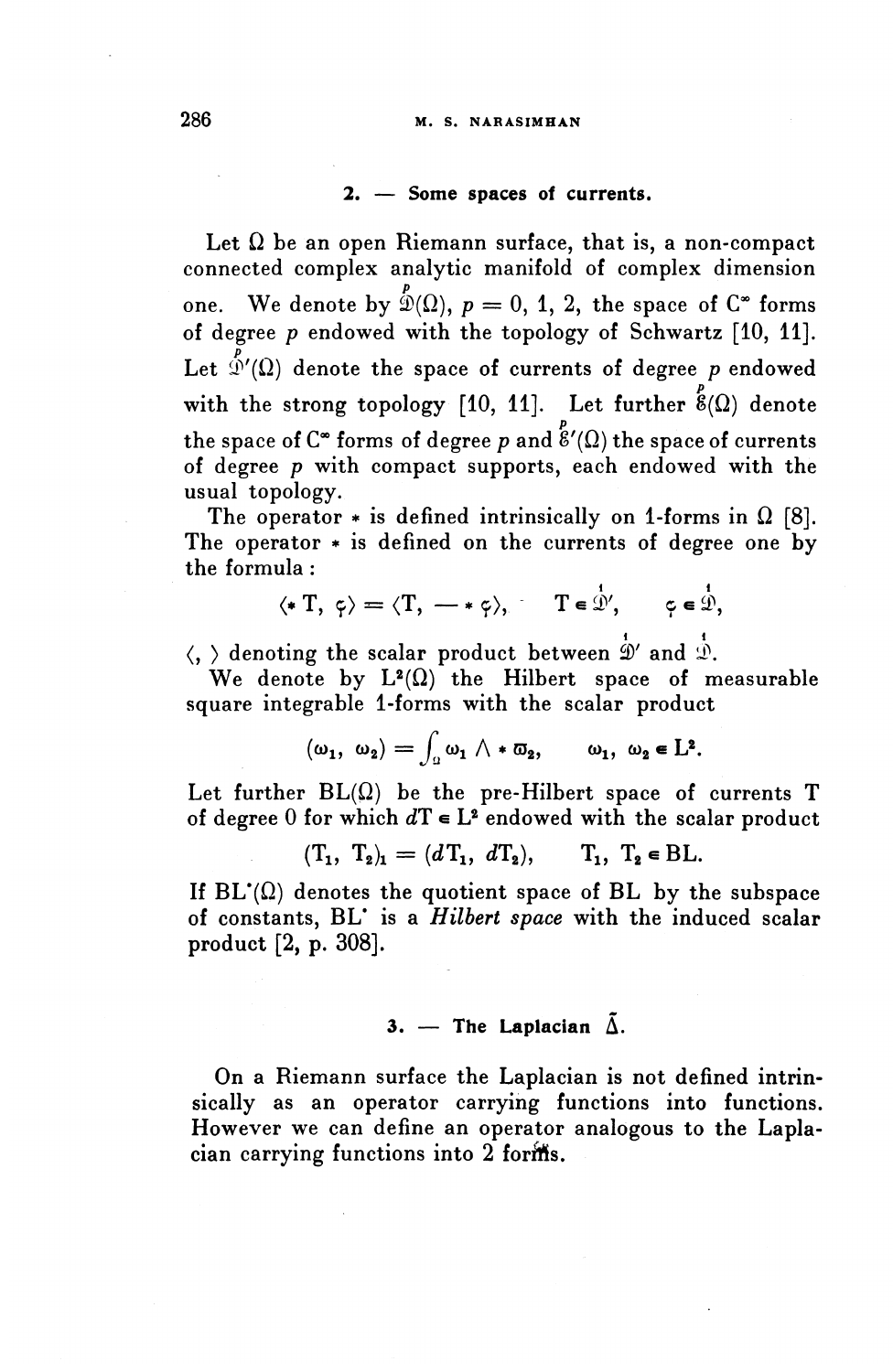**We** define an operator

$$
\tilde{\Delta}: \stackrel{\circ}{\mathcal{D}}' \to \stackrel{\circ}{\mathcal{L}}'
$$

$$
\tilde{\Delta} = d * d
$$

by the formula

$$
\Delta = d * d
$$

where  $d$  denotes the exterior derivation.  $\tilde{\lambda}$  is an elliptic by the formula<br>  $\tilde{\Delta} : \hat{\mathcal{D}}' \to \hat{\mathcal{D}}'$ <br>
where *d* denotes the exterior derivation.  $\tilde{\Delta}$  is an elliptic<br>
operator of type  $(V_1, V_2)$  where  $V_1$  denotes the trivial line<br>
bundle with **C** as the fibre and  $V_2$  d bundle with  $C$  as the fibre and  $V_2$  denotes the line bundle of 2-covectors [6].

**We** have the following elementary formulae :

- 1)  $\langle T, \tilde{\Delta} \phi \rangle = \langle \tilde{\Delta} T, \phi \rangle$  for  $T \in \mathcal{D}'$ ,  $\phi \in \mathcal{D}$ .
- 2) For  $T \in \mathcal{D}'$ ,  $z \in \mathcal{D}$  define:

$$
(d\mathbf{T}, d\mathbf{\zeta}) = \langle d\mathbf{T}, *d\mathbf{\zeta} \rangle.
$$

We then have

$$
(d\mathbf{T}, d\mathbf{z}) = \langle -\mathbf{\tilde{\Delta}T}, \mathbf{\tilde{z}} \rangle.
$$

#### **4. — The type and the Green's kernel.**

Let  $\mathcal{H}_0(\Omega)$  denote the vector space  $\stackrel{\circ}{\mathcal{L}}$  endowed with the Dirichlet scalar product

$$
(\tilde{\gamma},\;\psi)_1=\int_{\mathbb{R}}d\tilde{\gamma}\wedge *\,d\overline{\psi},\qquad \tilde{\gamma},\;\psi\in\overset{\circ}{\mathcal{X}}.
$$

Since  $\Omega$  is non-compact and connected  $\mathcal{H}_0(\Omega)$  is a separated pre-Hilbert space. Let  $\mathcal{H}(\Omega)$  be the completion of  $\mathcal{H}_0(\Omega)$ . DEFINITION  $1 - An$  open Riemann surface  $\Omega$  is said to be *of* hyperbolic *type if the inclusion map*

$$
i:\mathcal{H}_0(\Omega)\to\mathcal{D}'(\Omega)
$$

*is continuous. Otherwise, it is said to be of* parabolic *type.*

Thus we define an open Riemann surface to be of hyperbolic type if the following condition is satisfiedd: if  $\{z_n\}$ is a sequence of  $C^*$  functions with compact supports whose Dirichlet integrals tend to zero then the sequence  $\{z_n\}$  tends to zero in the sense of currents.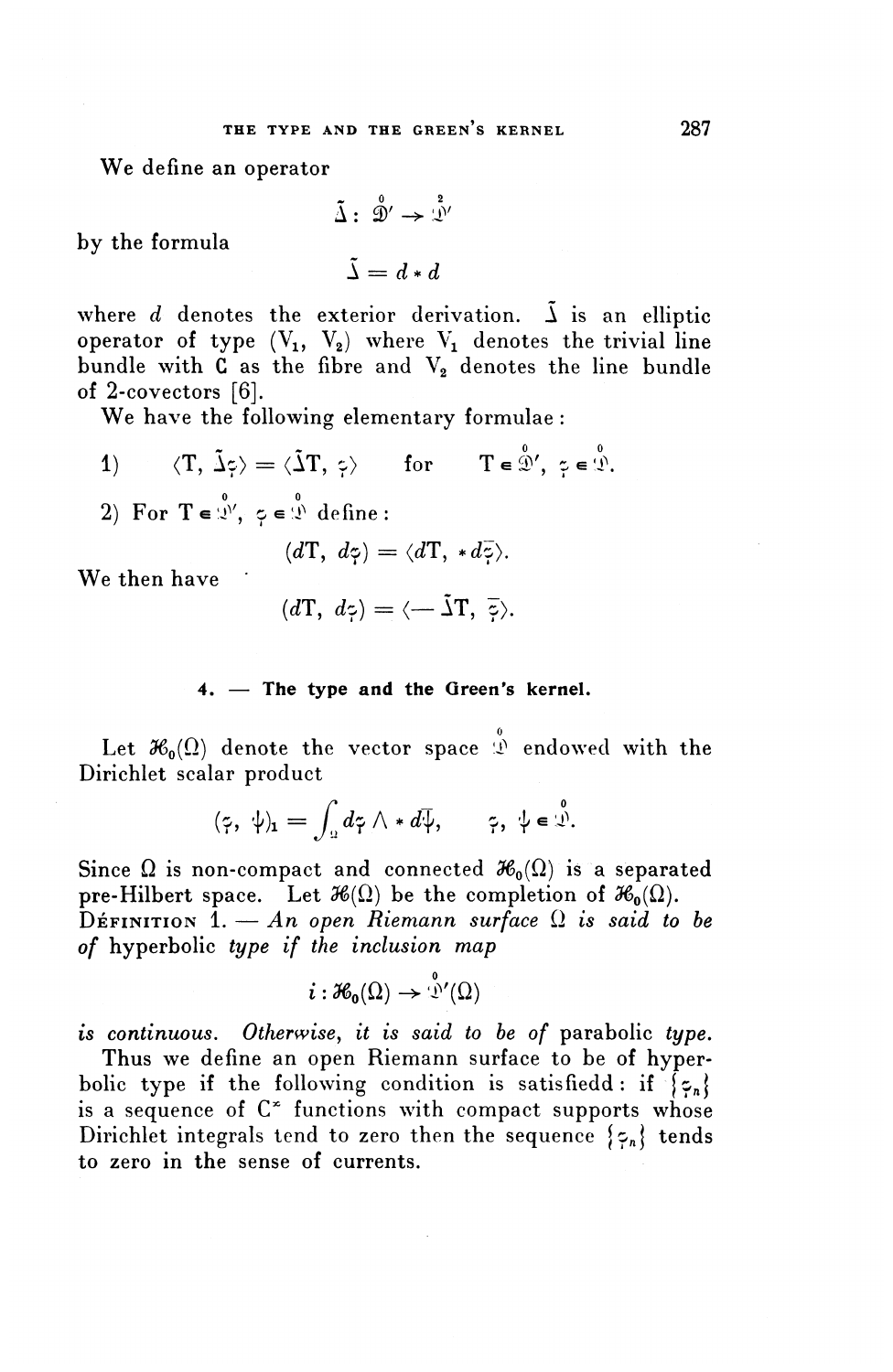Let  $\Omega$  be an open Riemann surface of hyperbolic type. Let

$$
i':\mathcal{H}(\Omega)\to\overset{\mathtt{o}}{\mathfrak{D}}'(\Omega)
$$

denote the canonical extension of the continuous inclusion

$$
i:\mathcal{H}_0(\Omega)\to \mathcal{D}'(\Omega).
$$

The map i' is an injection. In fact, if  $T \in \mathcal{H}$  we have for 0 every  $\phi \in \mathcal{D}$ 

$$
(\mathrm{T}, \ \phi)_{\mathcal{H}} = \langle -\tilde{\Delta}i^{\prime}\mathrm{T}, \ \bar{\phi} \rangle.
$$

Since  $\stackrel{\circ}{\mathfrak{D}}$  is dense in  $\mathcal H$  it follows from the above equality that  $i'T = 0$  if and only if  $T = 0$ .

We identify  $\mathcal H$  with a subspace of  $\mathring{D}'$  by means of the injection i'. The completion of  $\mathcal{H}_0$  is thus a space of currents. It is easily seen that *96* is contained in BL.

Since  $\int_a^b$  is dense in  $\partial b$  the dual  $\partial b'(\Omega)$  of  $\partial b(\Omega)$  is canonically identified with a subspace of  $\mathcal{D}'(\Omega)$ . We assert that  $\tilde{\Delta}$ defines an isomorphism of  $\mathcal{H}$  onto  $\mathcal{H}'$ . In fact let  $\Lambda$  be the canonical isomorphism of *96* on the conjugate of its dual. Then for  $T \in \mathcal{H}$ ,  $\varphi \in \mathcal{D}$  we have

$$
\langle \Lambda T, \overline{\phi} \rangle = \langle dT, d\phi \rangle = \langle -\tilde{\Delta} T, \overline{\phi} \rangle
$$

so that  $\Lambda = -\tilde{\Lambda}$ . Hence  $\tilde{\Lambda}$ :  $\mathcal{H} \rightarrow \mathcal{H}'$  is an isomorphism. Let  $\mathcal{C}_f : \mathcal{H}' \to \mathcal{H}$  be the inverse isomorphism.

Exect  $G: \mathcal{A} \rightarrow \mathcal{A}$  be the inverse isomorphism.<br>Consider the spaces  $\mathcal{A}$  n  $\overset{\circ}{\mathcal{B}}$  and  $\mathcal{A}'$  n  $\overset{\circ}{\mathcal{B}}$ ;  $\mathcal{A}$  n  $\overset{\circ}{\mathcal{B}}$  will be endowed with the topology upper-bound of those of  $\mathcal{H}$  and  $\overset{\circ}{8}$ ; the same for  $\mathcal{H}'$   $\int_{0}^{\overline{6}}$ . Let  $\mathcal{H}' + \overset{2}{6}'$  (resp.  $\mathcal{H} + \overset{2}{6}'$ ) be the strong dual of  $\mathcal{H} \cap \overset{\circ}{\mathcal{E}}$  (resp.  $\mathcal{H}' \cap \overset{\circ}{\mathcal{E}}$ ). [An element of the dual of  $\mathcal{H} \cap \overset{\circ}{\mathcal{E}}$ can be written in the form  $f + T$ ,  $f \in \mathcal{H}'$ ,  $T \in \mathcal{E}'$ . Hence the above notation. A similar remark applies to  $\mathcal{H} + \overset{\circ}{\mathcal{E}}'$ ]. Since  $\tilde{\Delta}$ is an elliptic operator we see exactly as in Lions [5, p. 36] that the operator  $\mathcal{C}$  can be extended to an isomorphism, still denoted by  $\zeta$ , of  $\mathcal{H} + \dot{\tilde{\xi}}'$  onto  $\mathcal{H} + \dot{\tilde{\xi}}'$  and  $\tilde{\Delta}$  is its inverse.

 $\mathcal{C}_4$ :  $\mathcal{H}' + \mathring{b}' \rightarrow \mathcal{H} + \mathring{b}'$  is called the Green's operator.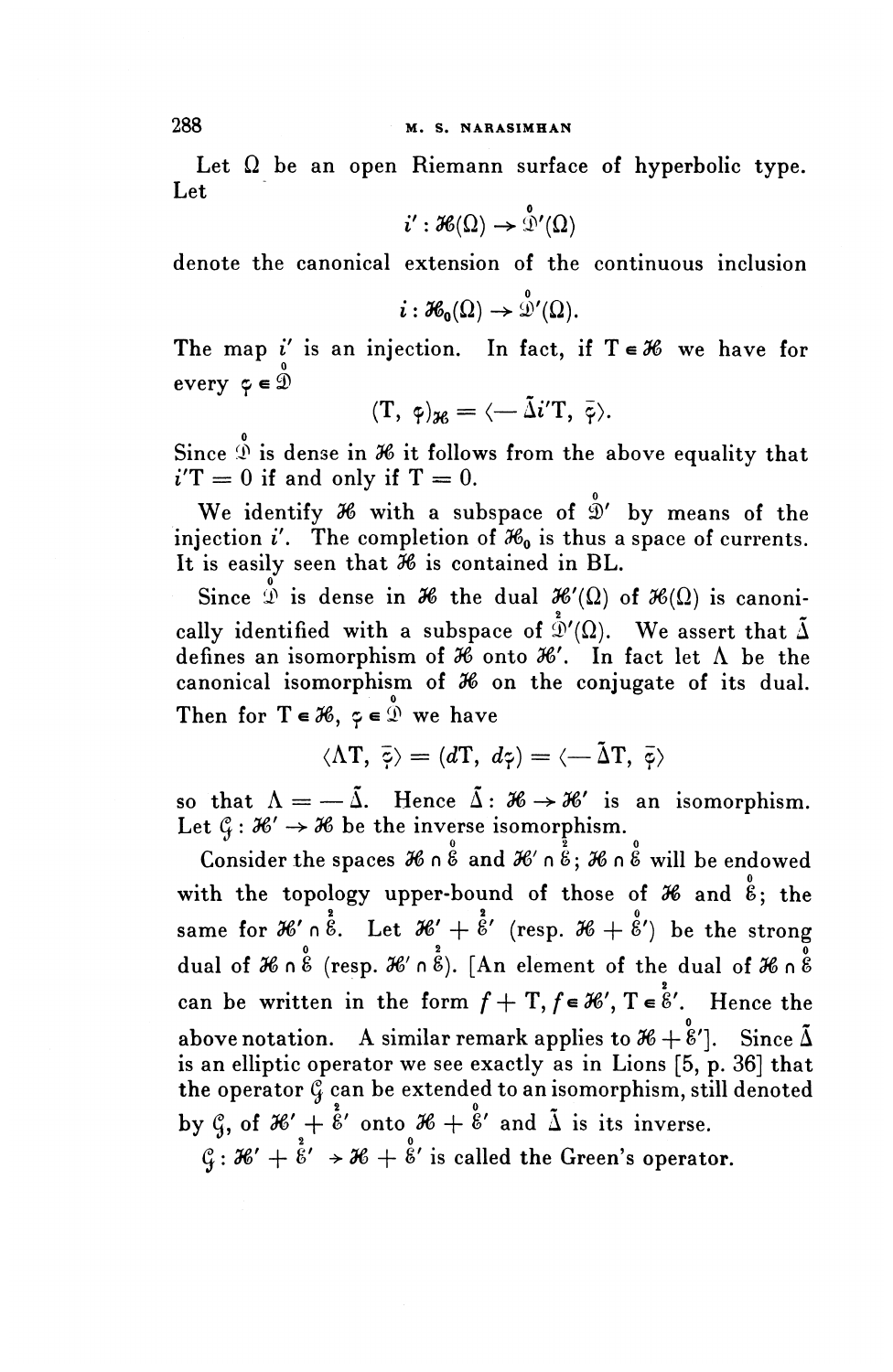DEFINITION  $2. - Let \Omega$  be an open Riemann surface of *hyperbolic type. The kernel in the sense of Schwartz of the operator*  $\mathcal{C}_i$  *is called the Green's kernel of*  $\Omega$ *.* 

The Green's kernel is a bilateral elementary kernel for  $\tilde{\Delta}$ . The green's kernel is very regular in the sense of Schwartz  $[11; 4, \S 12; 5].$ 

REMARK 1. — An open Riemann surface is of hyperbolic type if and only if the inclusion map  $\mathcal{H}_0 \rightarrow L^2_{loc}$  is continuous, where  $L^2_{loc}$  denotes the space of locally square summable functions endowed with the topology of convergence in  $L^2$ on each compact set. [See 2, p. 321, Prop. 4. 1].

REMARK 2. — Let  $\mathcal{H}_1$  denote the pre-Hilbert space of  $C^1$ functions with compact supports endowed with the Dirichlet scalar product. We see by regularization and Remark 1. that  $\Omega$  is hyperbolic if and only if the inclusion map  $\mathcal{H}_1 \rightarrow L^2_{loc}$  is continuous.

#### **5. — Some properties of the Green's operator.**

In this section we prove some propositions concerning the Green's operator.

PROPOSITION 1.  $-\Omega$  is of hyperbolic type if and only if  $\mathcal{D} \subset \tilde{\Delta}(\mathrm{BL})$ .

*Proof.* If  $\Omega$  is of hyperbolic type and  $\psi \in \mathcal{D}$ , then  $\mathcal{C}\psi \in BL$ and  $\tilde{\Delta} \mathcal{C} \psi = \psi$ .

Suppose conversely that  $\mathcal{D} \subset \tilde{\Delta}(\mathrm{BL})$ . Let  $\{\varphi_n\}, \varphi_n \in \tilde{\mathcal{D}}$  be a sequence converging to zero in *S&Q.* We shall show that  $\langle \psi, \varphi_n \rangle \rightarrow 0$  for every  $\psi \in \mathcal{D}$ . In fact let  $T \in BL$  be such that  $\tilde{\Delta}T = \overline{\Psi}$ . Then

$$
\langle \psi, \varphi_n \rangle = \langle \tilde{\Delta} \overline{T}, \varphi_n \rangle, = -(d\overline{T}, d\overline{\varphi}_n).
$$

Since  $d\overline{T} \in L^2$  and  $d\overline{\varphi}_n \to 0$  in  $L^2$ , we see that  $\langle \psi, \varphi_n \rangle \to 0$ .

PROPOSITION 2. — Suppose that  $\Omega$  is of hyperbolic type. Let  $\Omega'$  be a subdomain of  $\Omega$ . Then  $\Omega'$  is hyperbolic and there 19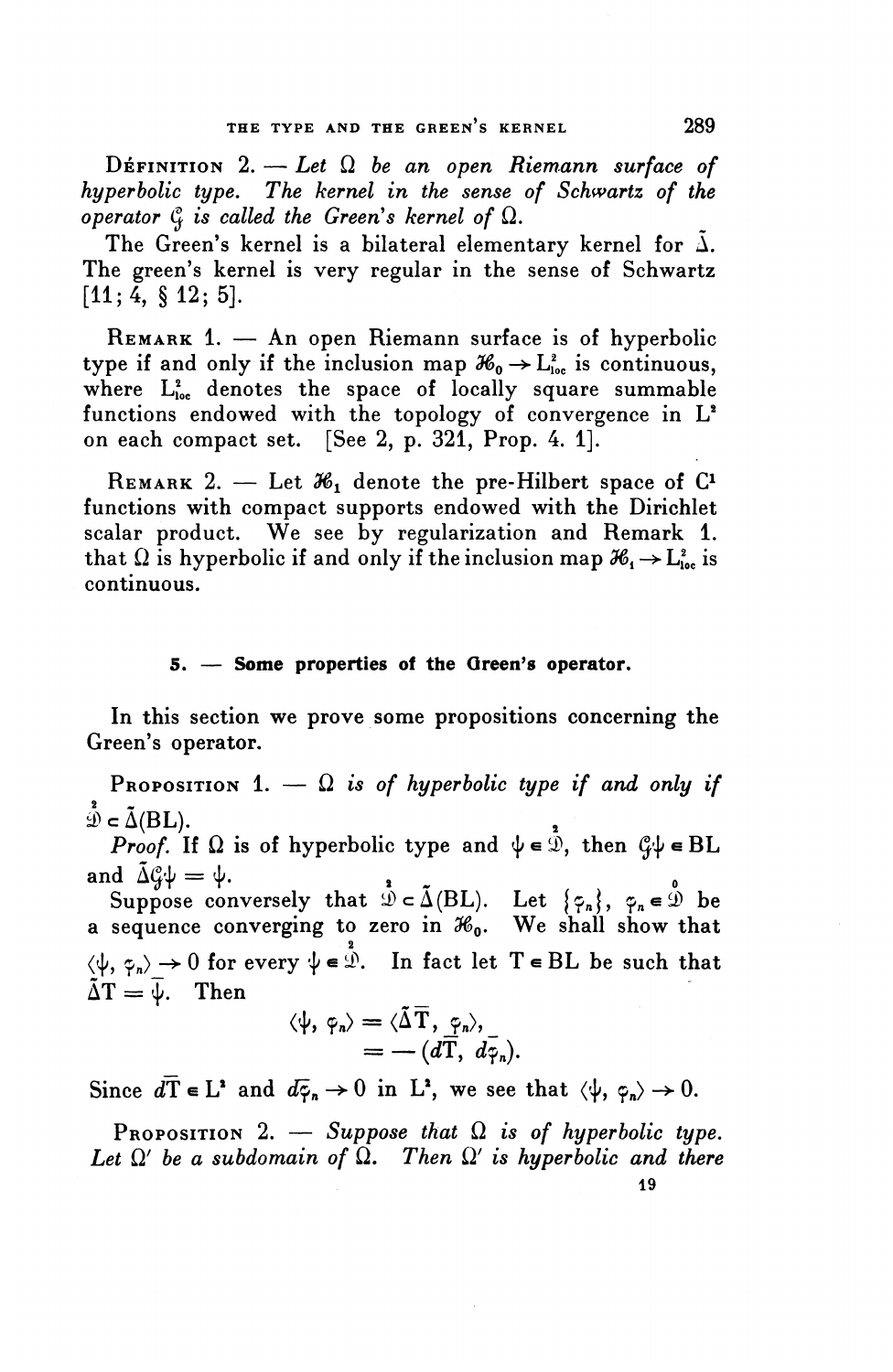*exists a continuous linear map*  $u \rightarrow u^*$  *of*  $\mathcal{H}(\Omega')$  *into*  $\mathcal{H}(\Omega)$  *such that*  $u^* = u$  *in*  $\Omega'$  *and*  $u^* = 0$  *in*  $\int \Omega'$ *. One has* 

$$
(du, du)_{L^{2}(\Omega')} = (du^{\sim}, du^{\sim})_{L^{2}(\Omega)}.
$$

*Proof.* For  $\varphi \in \mathcal{D}$  ( $\Omega'$ ) let  $\varphi^* \in \mathcal{D}$  ( $\Omega$ ) be the function obtained by extending  $\varphi$  by zero outside  $\Omega'$ . The map  $i: \varphi \rightarrow \varphi$ is an isometry of  $\mathcal{H}_0(\Omega')$  into  $\mathcal{H}_0(\Omega)$ . The inclusion map  $\mathcal{H}_0(\Omega') \to \mathcal{D}'(\Omega')$  is the composition of the map *j*, the continuous inclusion  $\mathcal{H}_0(\Omega) \to \mathring{\mathcal{D}}'(\Omega)$  and the restriction map r:  $\mathring{2}$ ' ( $\Omega$ )  $\rightarrow$   $\mathring{2}$ ' ( $\Omega'$ ) and is hence continuous. Since the map *j* can be extended into an isometry (still denoted by  $j$ ) the second part of the proposition follows.

We identify  $\mathcal{H}(\Omega')$  with a subspace of  $\mathcal{H}(\Omega)$  by means of the isometry /.

PROPOSITION 3. — *Let* Q *be of hyperbolic type. Let*  $\{\Omega_k\}, k = 1, 2, \ldots$  be an increasing sequence of sub-domains *of*  $\Omega$  such that  $\bigcup \Omega_k = \Omega$ . Let  $\mathcal{C}_{jk}$  (resp.  $\mathcal{C}_j$ ) be the Green's *operator of*  $\Omega_k$  (resp.  $\Omega$ ). Let  $T \in \mathcal{K}'(\Omega)$  and let  $T_k$  be the res*triction of* T *to*  $\Omega_k$ . Then  $\mathcal{C}_k \mathcal{T}_k^* \to \mathcal{G} \mathcal{T}$  in 36 ( $\Omega$ ).

*Proof.*  $\mathcal{H}(\Omega_k)$  is a closed subspace of  $\mathcal{H}(\Omega)$  and  $\mathcal{H}(\Omega)$  is the closure of  $\int \mathcal{H}(\Omega_k)$ . If we verify that  $\mathcal{G}_k \Gamma_k^*$  is the orthogonal projection of  $\mathcal{C}_t$  into the closed subspace  $\mathcal{H}(\Omega_k)$  if would follow, from a known theroem on projections in a Hilbert space, that  $\mathcal{G}_k T_k^* \to \mathcal{G} T$  in  $\mathcal{H}(\Omega)$ . Now for every  $\varphi \in \mathcal{D}(\Omega_k)$  we have

$$
\begin{aligned}\n(\zeta_k T_k, \; \hat{\gamma})_{\mathcal{H}(\Omega_k)} &= \langle -\tilde{\Delta} \zeta_k T_k, \, \bar{\gamma} \rangle \\
&= -\langle T_k, \, \bar{\varphi} \rangle \\
&= -\langle T, \, \bar{\varphi} \rangle.\n\end{aligned}
$$

On the other hand if  $P^{\prime}$  denotes the projection operator on  $\mathcal{H}(\Omega_k)$  we have, for  $\varphi \in \mathcal{D}(\Omega_k)$ ,

$$
(P_k \mathcal{G}T, \varphi)_{\mathcal{H}(\Omega)} = (d\mathcal{G}T, d\varphi)_{L^2(\Omega)} = \langle -\tilde{\Delta}\mathcal{G}T, \varphi \rangle = -\langle T, \varphi \rangle.
$$
  
Proof.

Hence  $\mathcal{G}_k T_k = P_k \mathcal{G} T$ .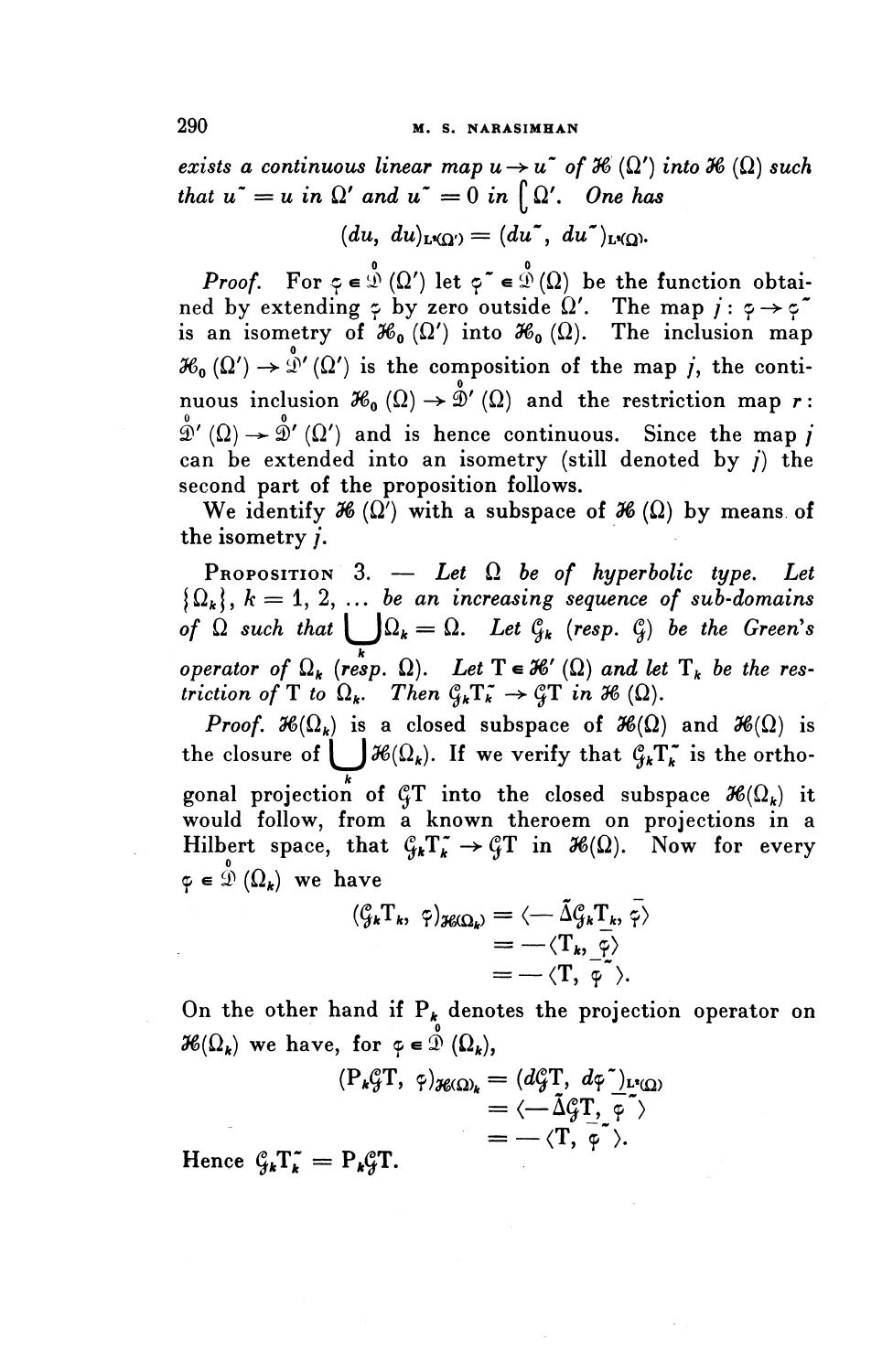PROPOSITION 4.  $-$  Assume that  $\Omega$  is of hyperbolic type. *With the same notations as in Proposition* 3, *let* T *be an element* of  $\overset{\circ}{\mathfrak{e}}'(\Omega)$  such that the support of T is contained in  $\Omega_1$ . Then  $C_{k}T^{*} \to C_{k}T$  in  $\mathcal{D}'(\Omega)$  and the convergence is uniform on every *compact set contained in the complement of the support of* T  $(\mathcal{C}_k \mathring{T}^{\star}$  denotes the extension of  $\mathcal{C}_k \mathring{T}$  to  $\Omega$  by zero outside  $\Omega_k$ ;  $\mathcal{C}_{k}^{\mathbf{X}^{\mathbf{X}}}$  and  $\mathcal{C}_{k}^{\mathbf{X}}$  are functions in the complement of the support *of* T).

*Proof.* Let  $S_k = G_k T^*$ . To prove that  $S_k \to {^c\!}T$  in  $\stackrel{\delta}{\mathcal{D}}'$  ( $\Omega$ ) it is sufficient to prove that, for every  $\psi \in \mathcal{D}(\Omega)$ ,  $\langle S_k, \psi \rangle$ tends to  $\langle \mathcal{C}_i T, \psi \rangle$ . Now  $T \in \hat{\mathcal{E}}'$   $(\Omega_k)$  and  $\psi \in \hat{\mathcal{D}}$   $(\Omega_k)$  for tends to  $\langle \psi_1, \psi \rangle$ . Now  $I \in \mathcal{E}$   $(\Omega_k)$  and  $\psi \in \mathcal{D}$   $(\Omega_k)$  for<br>all sufficiently large k, say for  $k \ge k_0$ . In  $\Omega_{k_0}$ , we have<br> $\tilde{\Delta}(\mathcal{G}\psi - \mathcal{G}_k\psi) = \psi - \psi = 0$ .

$$
\tilde{\Delta}(\mathcal{G}\psi - \mathcal{G}_{k}\psi) = \psi - \psi = 0.
$$

Since  $\tilde{\Delta}$  is an elliptic operator,  $\mathring{N}$  and  $\mathring{\mathscr{E}}$  induce the same topology on the space of solutions of the equations  $\tilde{\Delta}f = 0$ Since  $\Delta$  is an emptic operator,  $\mathcal{D}$  and  $\mathcal{E}$  induce the same<br>topology on the space of solutions of the equations  $\tilde{\Delta}f = 0$ <br>[6, p. 331; 11, ch. v, Th. XII]. By Proposition 3,  $\mathcal{G}_k \psi \to \mathcal{G} \psi$ **is posted of solutions of the example of**  $[6, p. 331; 11, ch. v, Th. XII]$ . By Propositi<br>in  $\mathcal{D}'(\Omega_{k_0})$ . Hence  $\mathcal{C}_{k} \psi \to \mathcal{C} \psi$  in  $\mathcal{E}(\Omega_{k_0})$ . Now

$$
\langle S_k, \psi \rangle = \langle \mathcal{C}_{jk} T, \psi \rangle = \langle T, \mathcal{C}_{jk} \psi \rangle.
$$

 $\langle S_k, \psi \rangle = \langle \mathcal{G}_k \mathcal{T}, \psi \rangle = \langle \mathcal{T}, \mathcal{G}_k \psi \rangle.$ <br>Since  $\mathcal{T} \in \mathring{\mathcal{E}}'(\Omega_{k_0})$  and  $\mathcal{G}_k \psi \to \mathcal{G} \psi$  in  $\mathring{\mathcal{E}}(\Omega_{k_0})$ , we see that Since  $T \in \mathscr{E}'(\Omega_{k_0})$  and  $\mathscr{G}_k \psi \to \mathscr{G} \psi$  in  $\mathscr{E}(\Omega_{k_0})$ , we see that<br> $\langle T, \mathscr{G}_k \psi \rangle \to \langle T, \mathscr{G} \psi \rangle$ . Hence  $\langle S_k, \psi \rangle$  tends to  $\langle T, \mathscr{G} \psi \rangle = \langle \mathscr{G} T, \psi \rangle$  $\langle T, \mathcal{G}_k \psi \rangle \rightarrow \langle T, \mathcal{G} \psi \rangle$ . Hence  $\langle S_k, \psi \rangle$  tends to  $\langle T, \mathcal{G} \psi \rangle = \langle \mathcal{G} T, \psi \rangle$ .<br>The second part follows from the property of elliptic equa-

tions used above.

PROPOSITION 5. — Assume that  $\Omega$  is hyperbolic. Let  $\Omega_0$ *be a relatively compact sub-domain of* Q *bounded by a finite number of disjoint analytic Jordan curves. Let* Qo *be the Greens' operator of*  $\Omega_0$ . Let  $p \in \Omega_0$  and let  $g_p$  be the Green's *function in the classical sense of*  $\Omega_0$  with « *pole* » p [7, 8]. *Then we have*

$$
\mathcal{C}_{\!\!p} \delta_{\mathbf{p}} = -\frac{1}{2\pi} g_{\mathbf{p}}
$$

*where*  $\delta_p$  *is the Dirac measure at p.* 

*Proof.* — We first remark that  $\mathcal{C}_{\theta} \delta_p$  is the only element T of  $\mathcal{H}(\Omega_0) + \overset{\circ}{\mathcal{E}}'(\Omega_0)$  which satisfies the equation  $\tilde{\Delta}T = \delta_p$ .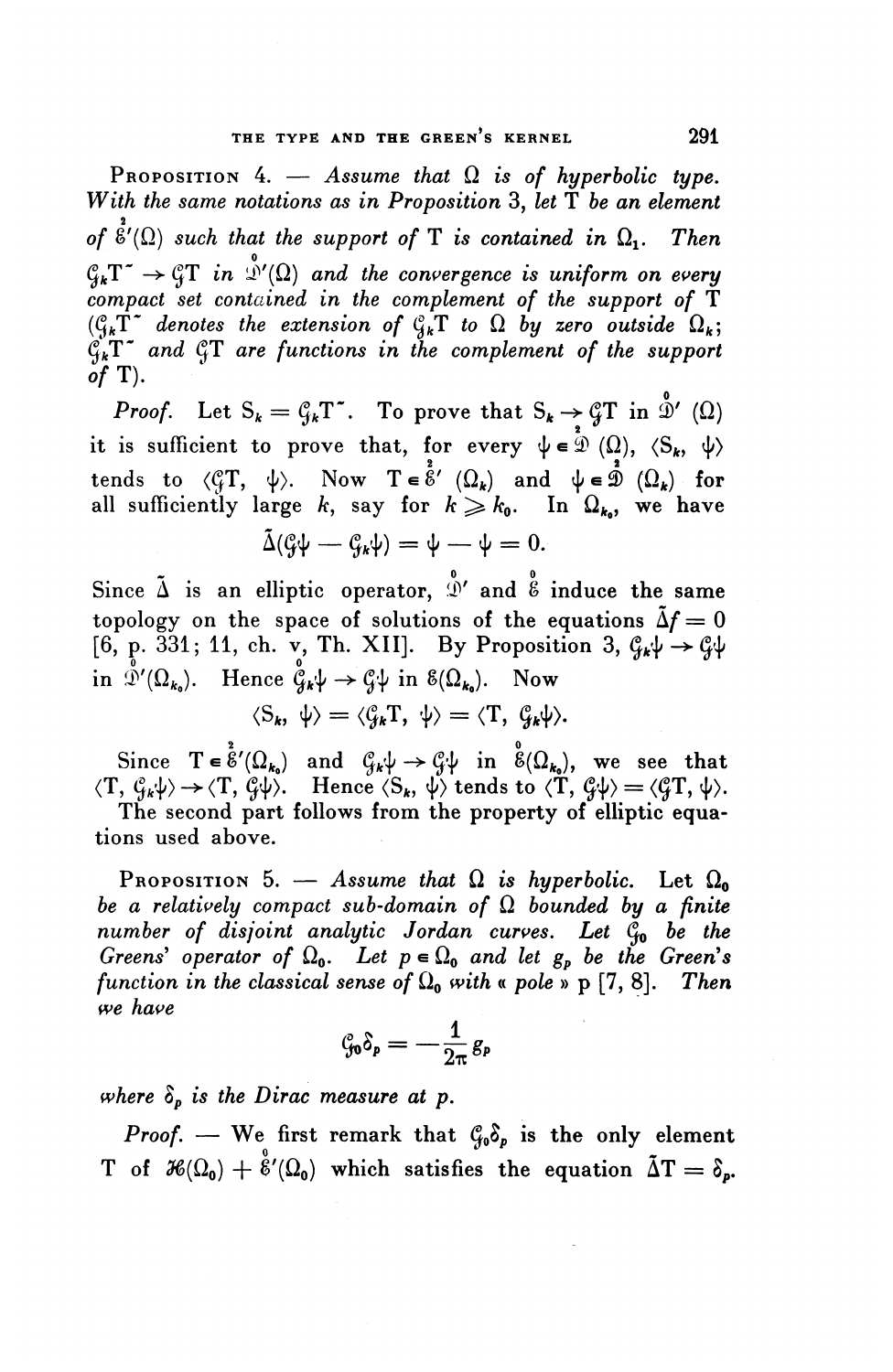One knows that  $\tilde{\Delta} \left( -\frac{1}{2\pi} g_p \right) = \delta_p$ . The lemma will be proved if we show that  $g_p \in \mathcal{H}(\Omega_0) + \mathcal{E}'(\Omega_0)$ .

 $g_p$  is a  $C^{\infty}$  function in  $\Omega_0$  except at p. Since  $g_p$  attains the boundary value zero on the boundary [8, § 28. 3] the reflection principle shows that  $g_p$  is  $C^{\infty}$  in  $\overline{\Omega}_0$  except at p. Let  $\varphi \in \mathcal{D}(\Omega_0)$ equal to 1 in a neighbourhood of  $p$ .  $\varphi_{g_p}$  is a current of degree 0, with compact support.  $(1-\varphi)g_p$  is  $C^*$  in  $\overline{\Omega}_0$  and hence has a finite Dirichlet integral; moreover  $(1 - \zeta)g_p$  vanishes on the boundary. It is known that such a function belongs to  $\mathcal{H}_0(\Omega_0)$  [4, § 2.4; 8, § 32. 1]. Since  $g_p = \varphi g_p + (1-\varphi) g_p$  we have  $g_p \in \mathcal{H}(\Omega_0)+\overset{\circ}{\mathcal{E}}'(\Omega_0).$ 

REMARK 3. — Another method to prove Proposition 5 is to show directly, without using  $g_p$ , that  $\mathcal{C}_{p}$  attains the boundary value zero (« Regularity at the boundary »). This may be shown as in [1, ch. v11, § 4] or [4, § 12.3].

#### **6. — The potential with respect to the Oreen^s function.**

The proposition proved in this section is more or less classical.

PROPOSITION  $6. -$  Let  $\Omega$  be an open Riemann surface which *has the Green's function*  $g(p, q)$  *in the classical sense* [7, ch. vi, § 2]. Then for  $\psi \in \mathcal{D}(\Omega)$  the function

$$
h(p)=\int_{\Omega}g(p, q)\wedge\psi
$$

*belongs to* BL.

Before proving the proposition we prove the following

LEMMA. — Let  $\Omega_0$  be a relatively compact sub-domain of  $\Omega$ *bounded by a finite number of disjoint analytic Jordan curves. Let*  $g_0(p, q)$  *be the Green's function of*  $\Omega_0$  *and*  $\psi \in \mathcal{D}(\Omega_0)$ . *Then* 

$$
h_0(p) = \int_{\Omega_0} g_0(p, q) \wedge \psi
$$

*is*  $C^*$  *in*  $\Omega_0$ *.*  $h_0(p)$  *is zero on the boundary and one has*  $(dh_0, dh_0)_{L^2(\Omega_0)} = \langle -\tilde{\Delta}h_0, h_0 \rangle.$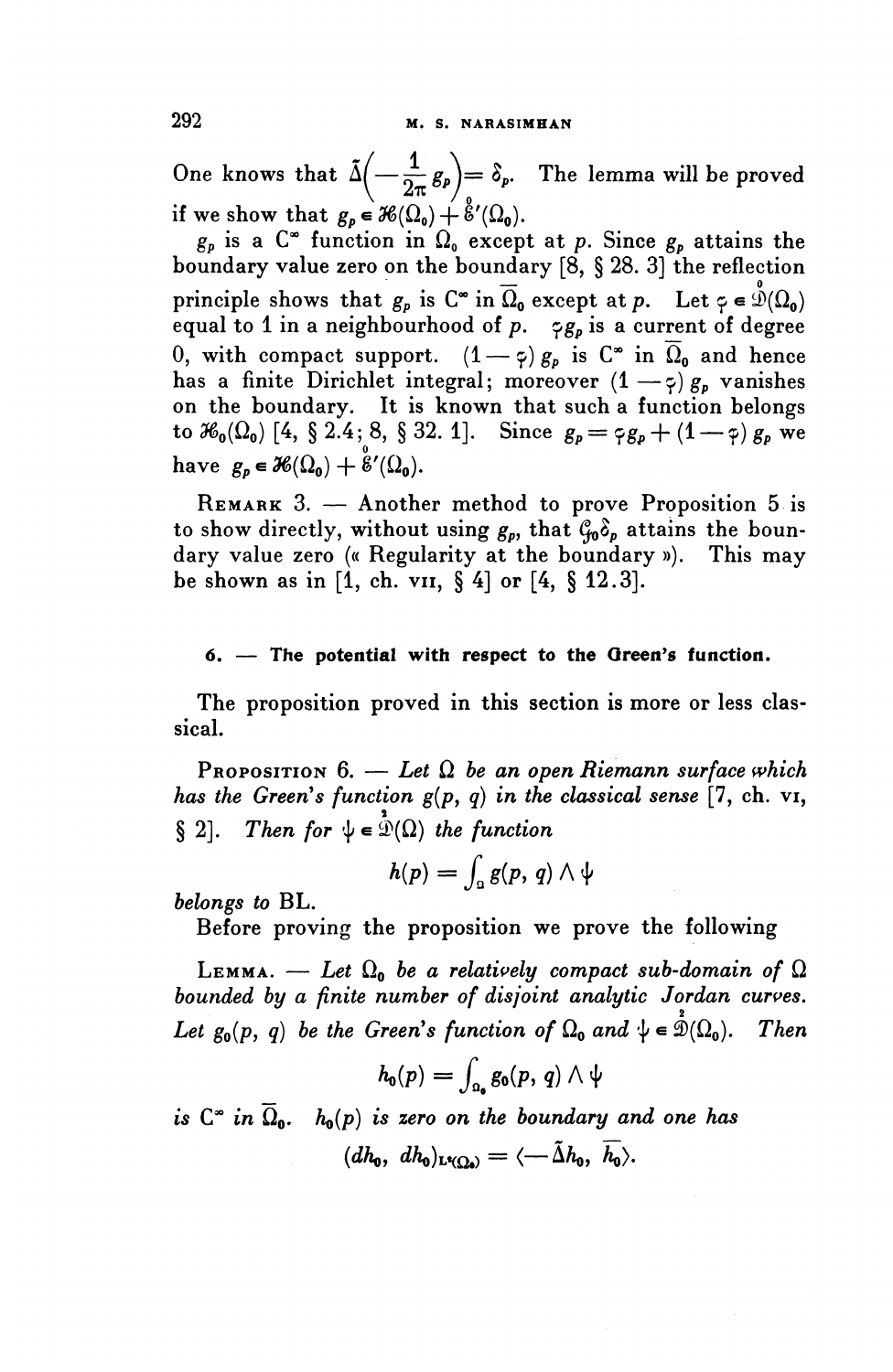*Proof.* — Let K be the support of  $\psi$  and  $\Omega'$  a relatively compact sub-domain of  $\Omega_0$  containing K. By Harnack's principle compact sub-domain of  $\Omega_0$  containing K. By Harnack's principle<br>there exists, for  $q_0 \in K$ , a constant *k* such *that*  $g(p, q) \leqslant kg(p, q_0)$ <br>for each  $q \in K$  and  $p \in \int \Omega'$ . Hence • l  $p \in K$  and  $p \in \left\{ \right\}$ 

$$
|h_0(p)| \leqslant k \left( \int_{\Omega_0} |\psi| \right) g(p, q_0) \quad \text{for} \quad p \in \big[ \Omega'.
$$

Using the symmetry of the Green's function we see that

$$
|h_0(p)| \leqslant k'g(q_0, p) \quad \text{for} \quad p \in \left[ \Omega',\right]
$$

where  $k'$  is a positive constant. Since  $g(q_0, p)$  attains the boundary value zero we see that  $h_0(p)$  is continuous in  $\Omega_0$ and is zero on the boundary. By the reflection principle  $h_0$  is  $C^*$  in  $\overline{\Omega}_0$  and an application of the Green's formula yields the equality  $(dh_0, dh_0)_{L^2(\Omega)} = \langle -\tilde{\Delta}h_0, \bar{h}_0 \rangle$ .

*Proof of Proposition* 6. — Let  $\{\Omega_k\}, k = 1, 2, \ldots$  be an exhaustion of  $\Omega$  by relatively compact sub-domains  $\Omega_k$ bounded by a finite number of analytic Jordan curves [8, p. 25]. We may assume that the support of  $\psi$  is contained in  $\Omega_1$ . Let  $g_k(p, q)$  be the Green's function of  $\Omega_k$ . Let

$$
h_k(p) = \int g_k(p, q) \wedge \psi(q),
$$
  
\n
$$
h(p) = \int g(p, q) \wedge \psi(q).
$$

**By the lemma,**

$$
(dh_k, dh_k)_{L^q(\Omega_k)} = \langle -\tilde{\Delta}h_k, \bar{h}_k \rangle,
$$
  
=  $2\pi \langle \psi, \bar{h}_k \rangle,$   
=  $2\pi \iint_{\Omega_k \times \Omega_k} g_k(p, q) \psi \otimes \bar{\psi}.$ 

Since  $g_k(p, q)$  tends increasingly to g  $(p, q)$  we have, for  $\psi$ ,  $\psi' \in \mathcal{D}(\Omega),$ 

$$
\iint g_k\psi\otimes\psi'\to\iint g\psi\otimes\psi'.
$$

Hence, if  $h_k^*$  denotes the extension of  $h_k$  to  $\Omega$  by zero outside  $\Omega_k$ ,  $h_k^* \to h$  in  $\int_0^{\infty}$  (Q) and  $||dh_k^*||_{L^2(\Omega)} \leqslant C$ , C being a constant independant of k. Since  $dh_k^*$  is bounded in L<sup>2</sup> ( $\Omega$ ), there exists a weakly convergent subsequence *\dh^\* converging say to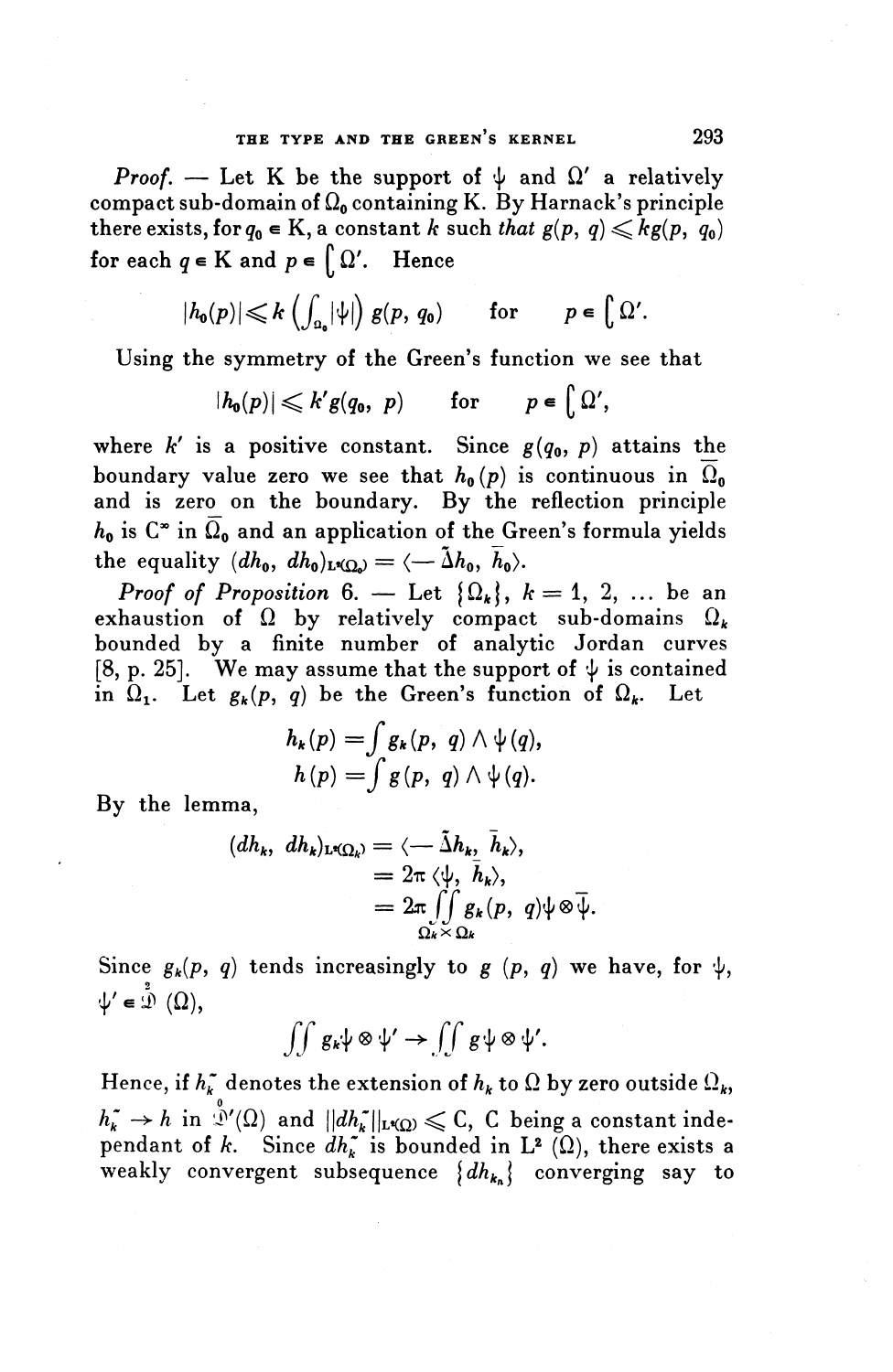294 **M. S. NARASIMHAN**<br>  $T \in L^2(\Omega)$ . Since  $dh_{k_n} \to T$  weakly in  $L^2$ ,  $dh_{k_n} \to T$  in  $\Phi'$  ( $\Omega$ ). Since  $h_k^* \to h$  in  $\stackrel{0}{\mathcal{D}}'(\Omega)$ ,  $dh_k^* \to dh$  in  $\stackrel{1}{\mathcal{D}}'(\Omega)$ . Hence  $dh_{k_n} \to dh$ in  $\overset{1}{\mathfrak{D}}'(\Omega)$ . Consequently  $\mathrm{T} = dh$ . Since  $\mathrm{T} \in \mathrm{L}^2(\Omega), dh \in \mathrm{L}^2(\Omega)$ , that is  $h \in BL$ .

REMARK 4.  $- h \in \mathcal{H}(\Omega)$ .

#### **7. — Green's kernel and the Green's function. Type**

**THEOREM.** — An open Riemann surface  $\Omega$  is of hyperbolic *type (in the sense of Definition 1) if and only if*  $\Omega$  possesses the Green's function in the classical sense and in this case the Green's kernel is equal to the Green's function in the clas*sical sense multiplied by -*  $1/2\pi$ .

*Proof.* — Suppose that  $\Omega$  is hyperbolic. Let  $\{\Omega_k\}$  be an exhaustion of  $\Omega$  by relatively compact subdomains  $\Omega_k$ bounded by a finite number of disjoint analytic Jordan curves. Let  $p \in \Omega$ . We may suppose that  $p \in \Omega_1$ . Let  $g_{k,p}$ be the Green's function of  $\Omega_k$  with pole at p. By Proposition 5,  $\mathcal{G}_k \delta_p = -\frac{1}{2\pi} g_{k,p}$  where  $\mathcal{G}_k$  denotes the Green's operator of  $\Omega_k$ . By Proposition 4,  $\zeta_k \delta_p^* \to \zeta_k \delta_p$  in  $\mathcal{N}(\Omega)$ , the convergence being  $\text{uniform on compact sets not containing } p. \;\; \text{Hence} \text{---} \frac{1}{2\pi}\,g^{\ast}_{\kappa,\,p} {\rightarrow} \c\hat{\zeta} {\delta}_p \; .$ uniformly on compact sets not containing  $p$ . Hence  $\Omega$  possesses a Green's function *gp* with pole at *p* in the classical ,<br>1 sense, and one has  $\zeta \delta_{\rho} = -\frac{1}{2\pi} g_{\rho}, \ \zeta$  denoting the Green's operator of  $\Omega$ . It follows that the Green's kernel is equal to the Green's function multiplied by  $-1/2\pi$ .

Suppose conversely that  $\overline{\Omega}$  has the Green's function  $g(p, q)$ in the classical sense. Let  $\psi \in \mathring{\mathcal{D}}(\Omega)$ . By Proposition 6

$$
h(p)=-\frac{1}{2\pi}\int_{\Omega}g(p,\,q)\wedge\psi(q)
$$

belongs to BL and one has  $\tilde{\Delta}h = \psi$ . By Proposition 1,  $\Omega$ is of hyperbolic type.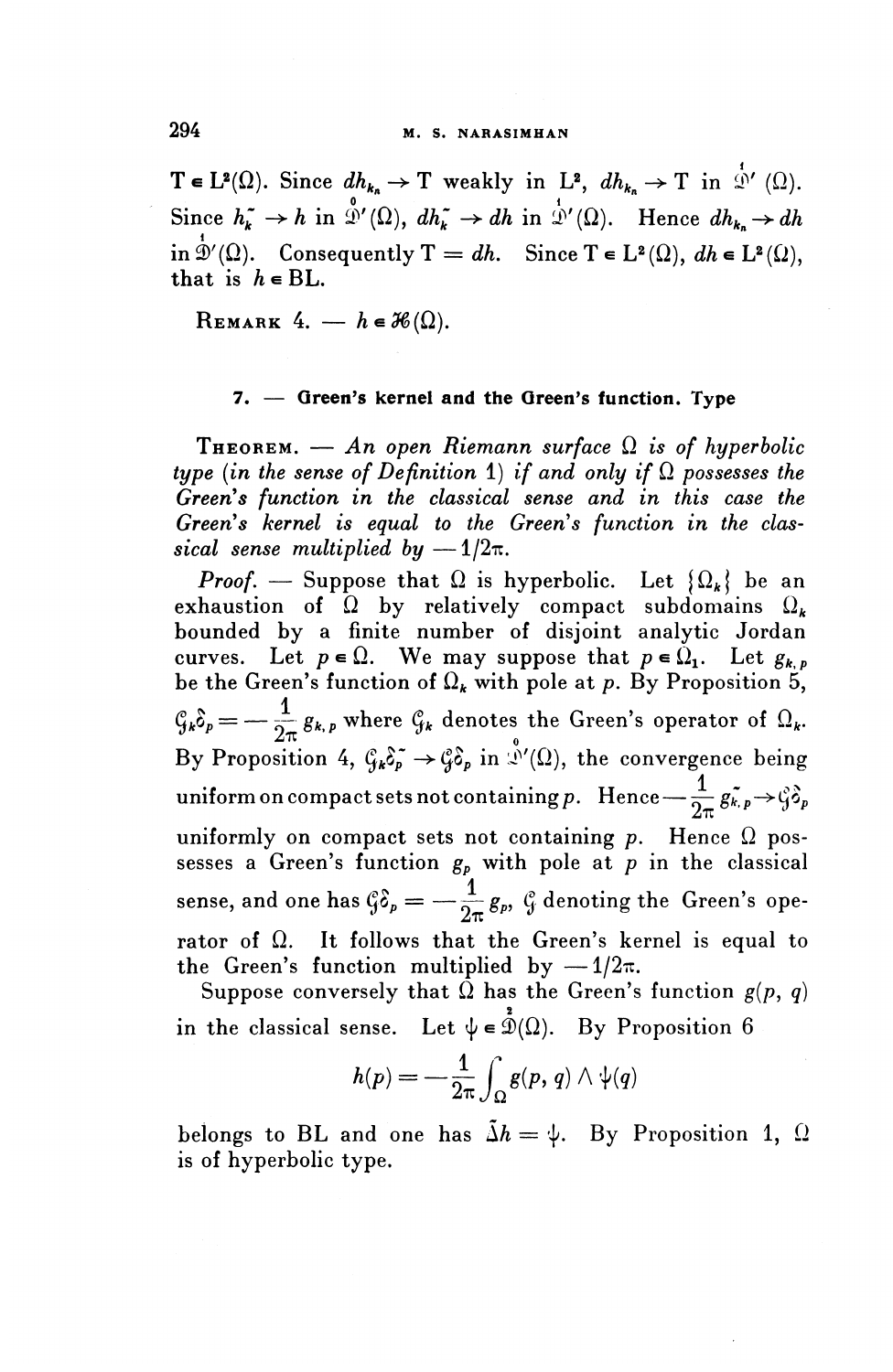REMARK 5. - The first part of the theorem has been proved for plane domains by Deny-Lions [2, ch. 11, Th. 2.1, p. 350]. We may also refer to Weyl [12, § 7, § 8].

REMARK 6. — Another proof of the theorem may be given using the notion of the harmonic measure of the ideal boundary and Remark 4.

#### **8. — The Invariance of type under quasi-conformal maps.**

We shall show that the type of a Riemann surface is invariant under quasi-conformal maps. This result has been proved by Pfluger [9].

Let  $\Omega_1$  and  $\Omega_2$  be two open Riemann surfaces. Let  $\Phi$ :  $\Omega_1 \rightarrow \Omega_2$  be a  $(C^{\infty})$  diffeomorphism which is quasi-conformal [8, § 43.4]. Let  $\varphi \in \mathcal{D}(\Omega_{2})$  and write  $\varphi' = \varphi \circ \Phi$ . It is easily proved [3, p. 5] that there exists a constant  $k > 0$  independent of  $\varphi$  such that

$$
\frac{1}{k}\,(d\varphi,\,\,d\varphi)_{\mathrm{L}^{\mathsf{s}}(\Omega_{\mathsf{s}})} \leqslant (d\varphi',\,\,d\varphi')_{\mathrm{L}^{\mathsf{s}}(\Omega_{\mathsf{s}})} \leqslant k (d\varphi,\,\,d\varphi)_{\mathrm{L}^{\mathsf{s}}(\Omega_{\mathsf{s}})}.
$$

That is,  $\Phi$  induces an isomorphism of  $\mathcal{H}_0(\Omega_2)$  onto  $\mathcal{H}_0(\Omega_1)$ . On the other hand  $\Phi$ , being a diffeomorphism, induces an isomorphism of  $\mathring{\mathcal{D}}'(\Omega_2)$  onto  $\mathring{\mathcal{D}}'(\Omega_1)$ . Hence  $\mathscr{H}_0(\Omega_1) \to \mathring{\mathcal{D}}'(\Omega_1)$ is continuous if and only if  $\mathcal{H}_0(\Omega_2) \to \mathring{\mathcal{D}}'(\Omega_2)$  is continuous. Hence the type is invariant under  $\Phi$ .

REMARK 7. — In the above proof we assumed  $\Phi$  to be  $\mathbb{C}^*$ . If we use Remark 2, it is sufficient to assume  $\Phi$  to be  $C^1$ .

#### BIBLIOGRAPHY

- [1] R. COURANT and D. HILBERT, *Methoden der Mathematischen Physik II ,* Berlin, 1937.
- [2] J. DENY and J. L. LIONS, Les espaces de type de Beppo-Levi, *Annales de rinstitut Fourier,* 5, (1953-1954), pp. 305-370.
- [3] Mme J. LELONG-FERRAND, *Représentation conforme et tronsformations à integrale de Dirichlet bornee^* Paris, 1955.
- [4] J. L. LIONS, Lectures on elliptic partial differential equations, *Tata Institute of Fundamental Research,* Bombay, 1957.